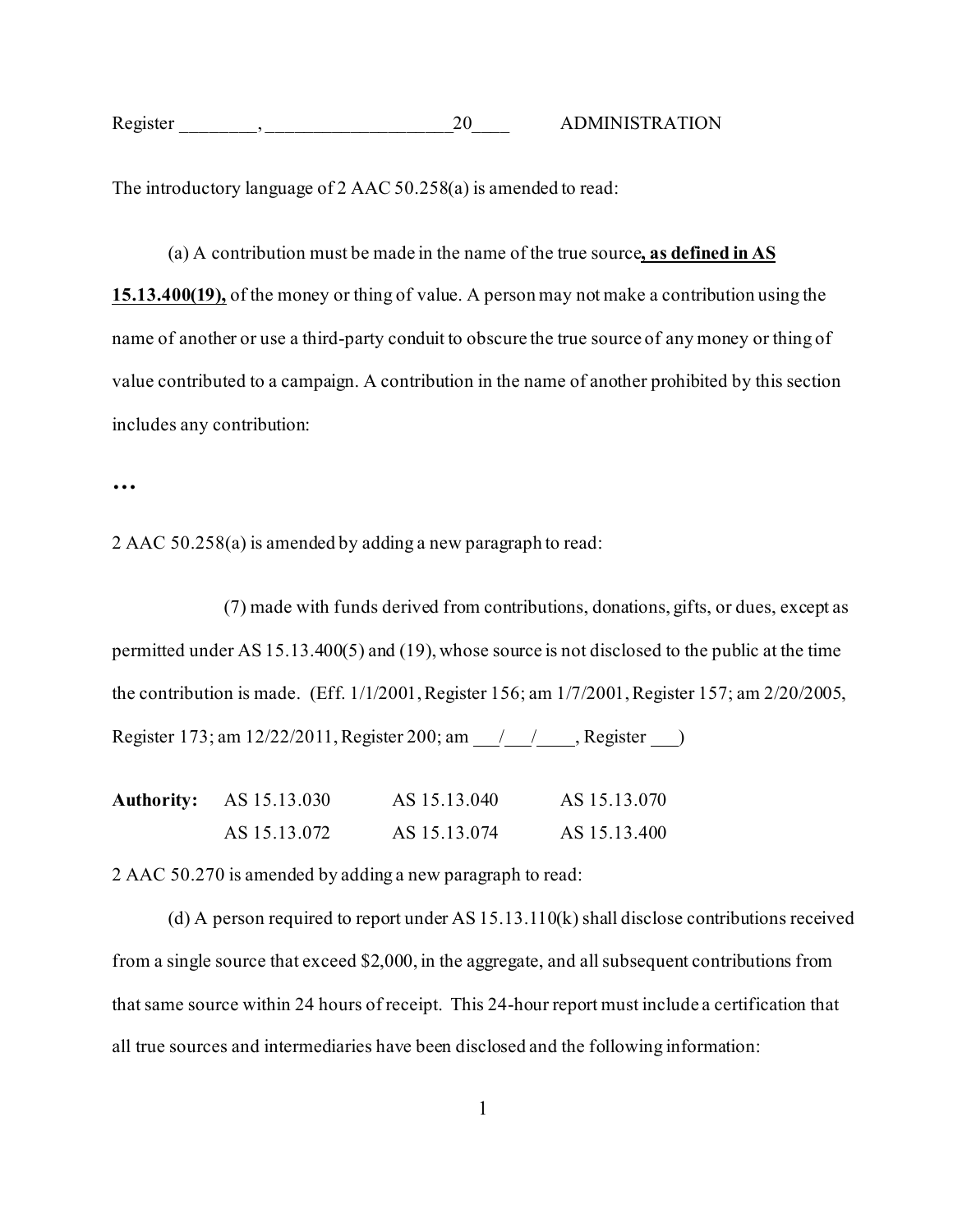- (1) the date of each contribution;
- (2) the amount of each contribution;
- (3) the full name of the contributor;
- (4) a description of item or services contributed, if necessary; and
- (5) the full name of all intermediaries, as defined in AS 15.13.400(19), if any.

2 AAC 50.270 is amended by adding a new paragraph to read:

(e) A person required to report under AS 15.13.110(k) is not required to report donations that are not intended to influence the results of an election if the person:

(1) Establishes a political activities account as required by AS 15.13.052;

(2) Makes no expenditures intended to influence the results of an election regulated under AS 15.13 from its general fund;

(3) Establishes a written policy that all contributions to the person's political activities account be from a contributor who has expressly indicated a desire that the contribution be used for political activities or has been expressly solicited for the purpose of making a contribution to the person's political activities account.

(4) Establishes a written policy that the donator/contributor is the only person to decide whether a donation/contribution goes to the person's general fund or the person's political activities account.

2 AAC 50.270 is amended by adding a new paragraph to read: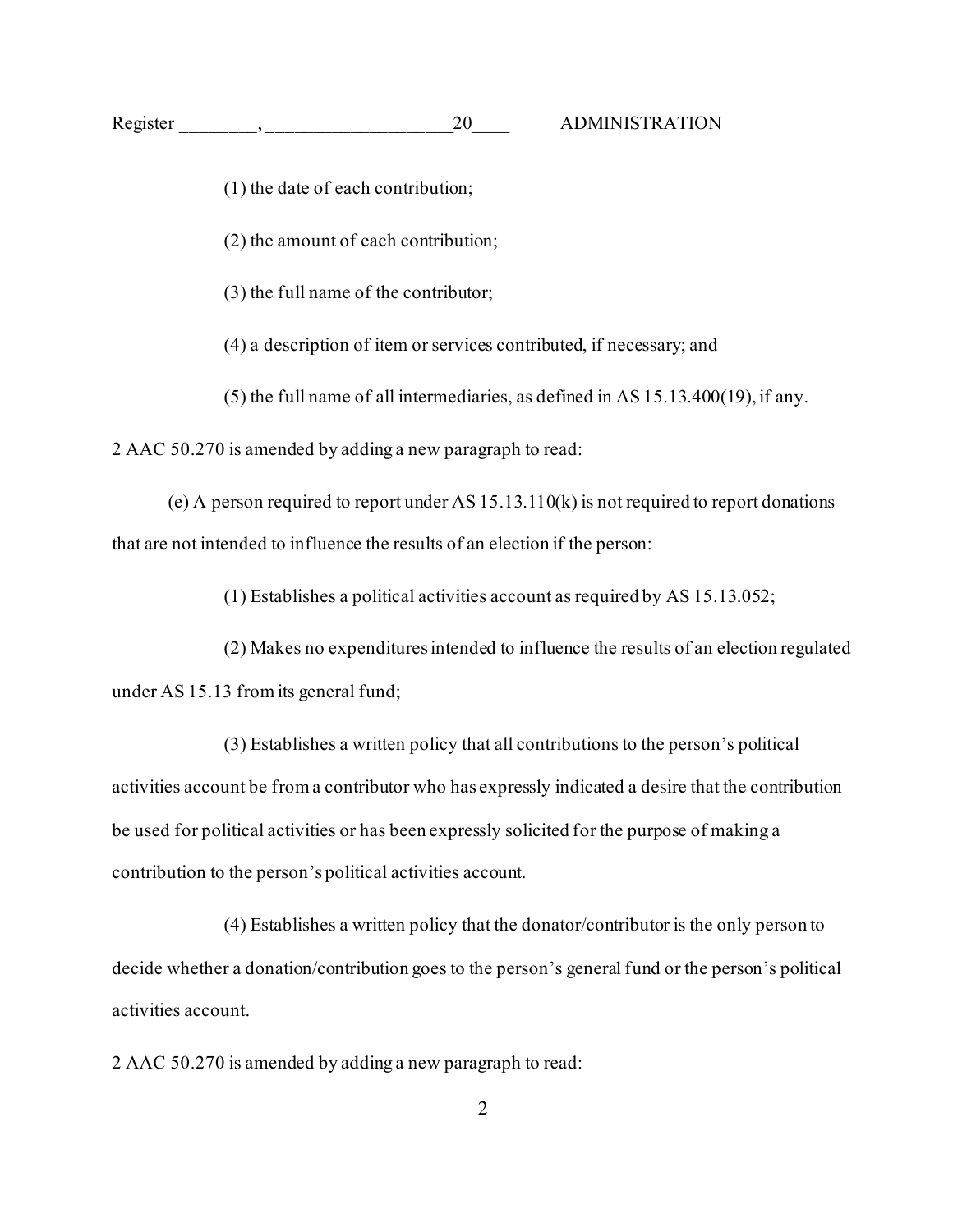| Register |  | ADMINISTRATION |
|----------|--|----------------|
|          |  |                |

(f) during the nine days prior to an election, a person required to file reports within 24 hours under AS 15.13.110(h) and (k), may satisfy both requirements by filing a report under (d) of this section.

2 AAC 50.270 is amended by adding a new paragraph to read:

(g) A contributor contributing more than \$2,000, in the aggregate, to a person described in (d) of this section shall file a statement of contributions in compliance with [AS 15.13.040](http://www.legis.state.ak.us/basis/folioproxy.asp?url=http://wwwjnu01.legis.state.ak.us/cgi-bin/folioisa.dll/stattx14/query=%5bJUMP:%27AS1513040%27%5d/doc/%7b@1%7d?firsthit)(r), on a form prescribed by the commission. The statement of contributions must be filed no later than 24 hours after the contributor's total contributions to the person exceed \$2,000. A contributor making a contribution to a person described in (d) of this section shall make the contribution in the name of the true source of the money or thing of value as required under AS 15.13.400(19) and 2 AAC [50.258.](http://www.legis.state.ak.us/basis/folioproxy.asp?url=http://wwwjnu01.legis.state.ak.us/cgi-bin/folioisa.dll/aac/query=%5bJUMP:%272+aac+50!2E258%27%5d/doc/%7b@1%7d?firsthit)

(eff. 1/1/2001, Register 156; am 2/20/2005, Register 173; am 12/22/2011, Register 200; am \_/  $/$ , Register  $)$ 

**Authority:** AS 15.13.030 AS 15.13.040 AS 15.13.050 AS 15.13.052 AS 15.13.082 AS 15.13.090 AS 15.13.135

2 AAC 50.306 is repealed and readopted to read: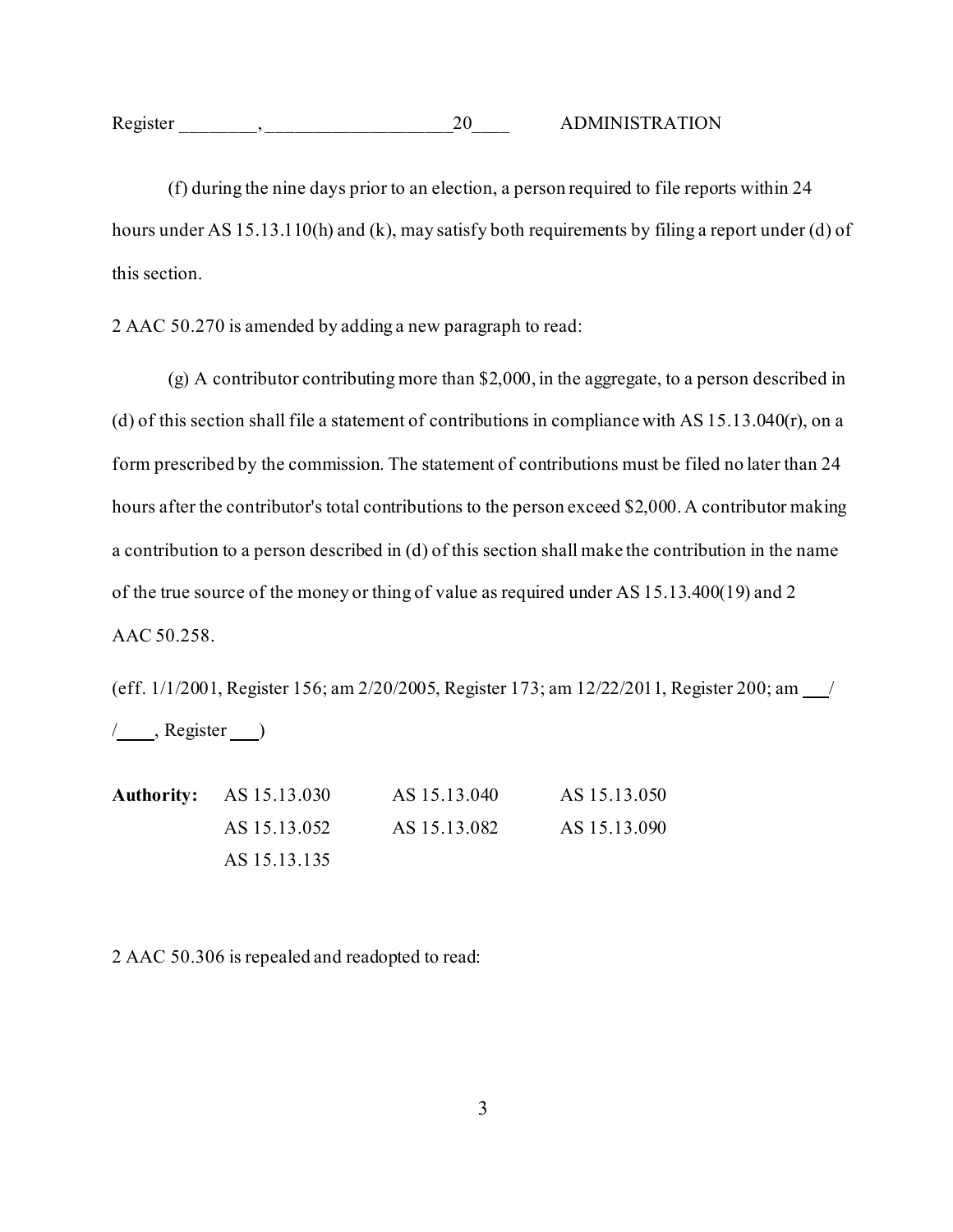| Register | <b>ADMINISTRATION</b> |
|----------|-----------------------|
|          |                       |

**2 AAC 50.306. Identification of political communication.** (a) Except for an individual exempt under AS 15.13.090(b), a person that pays for a political communication, including a person that makes an independent expenditure, shall ensure that

(1) in any communication that includes a print [or video] component, the information required under AS 15.13.090(a), (c), and (g), is visible, separate from the text of the communication, [and] of sufficient size [and duration] to be read by a viewer, and remains onscreen for the duration of the communication;

(2) in any communication that includes a video component, the information required under AS 15.13.090(a), (c), and (g) is placed in the communication; is visible, separate from the text of the communication, and of sufficient size to be read by a viewer; and remains onscreen for the duration of the communication; and

(3) in any communication by radio, automated telephone, or other audio media, or that includes an audio component, the information required under AS 15.13.090(a) and (d) is spoken and audible at the same volume as the communication.

(b) In a written communication, standard English abbreviations may be used in the information required by AS 15.13.090(a) and (c).

(c) The information required under AS 15.13.090(a) and (c) need not be affixed to an object used for a political communication if the size or nature of the object makesit impractical to affix that information. Objects for which it is impractical to affix that information include pencils, pens, buttons, or other objects that are smaller than 3.5 inches by 5 inches in size but do not include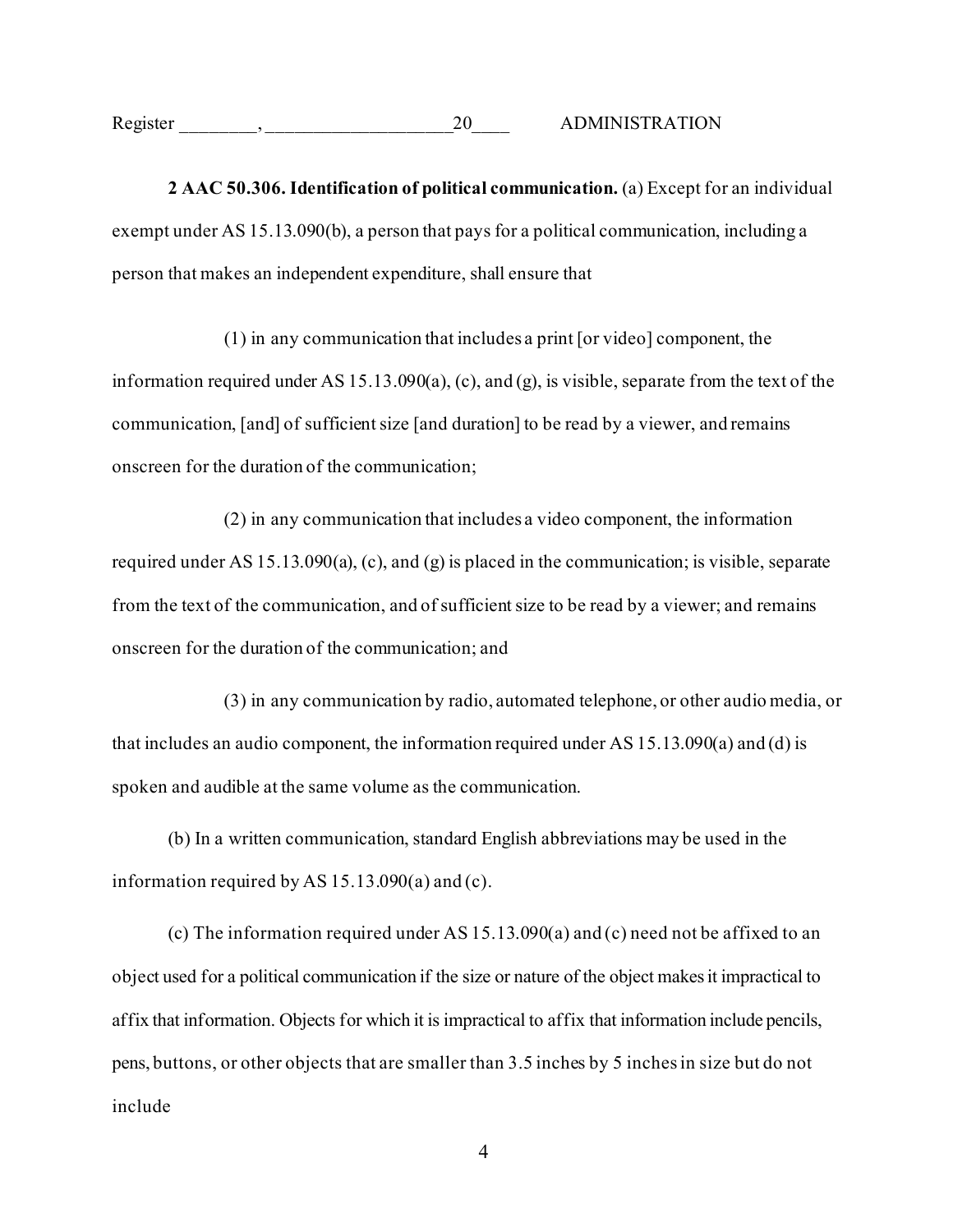media advertisements, electronic correspondence, or material on an Internet website. The cost of any object used for a political communication must be reported under AS 15.13 even if the information required under AS 15.13.090(a) and (c) is not affixed.

(d) A political communication by electronic media, including a candidate's or group's website, electronic mail, electronic social media, or other electronic methods capable of transmitting a political communication, must include or be electronically linked to information required by AS 15.13.090(a), (c), and (g). The cost of political communications by electronic media must be reported as a campaign expense under 2 AAC 50.321.

(c) In this section, "political communication"

(1) has the meaning given "communication" in AS 15.13.400 ;

(2) includes

(A) all material related to campaign fundraisers, campaign letterhead, thank-you notes, and press releases;

(B) media advertisements, electronic correspondence, or material on an Internet website, regardless of size or nature;

(C) except as provided under  $(3)(B)$  of this subsection, campaign signs larger than 3.5 inches by 5 inches;

(3) does not include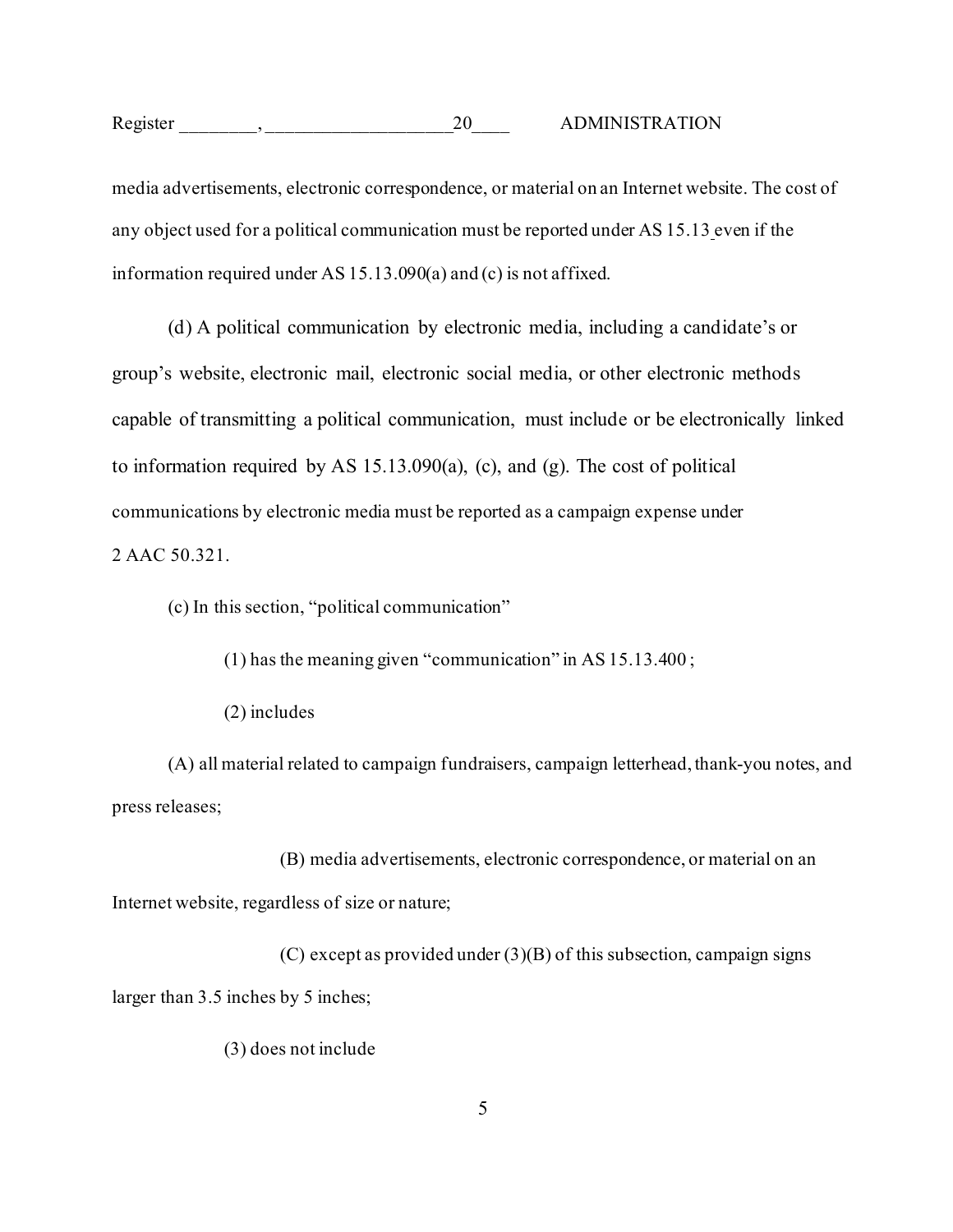(A) envelopes paid for by the campaign that are used solely to convey the campaign's communications;

(B) signs created by an individual or nongroup entity for a total cost of less than \$500;

(C) T-shirts, ballcaps, and similar items of personal apparel of minimal value;

(D) berry buckets, coffee cups, water bottles, and similar objects having a principal purpose not related to campaigns or elections.(Eff. 1/1/2001, Register 156; am 2/20/2005, Register 173; am 12/22/2011, Register 200; am \_\_\_\_\_\_\_\_\_\_\_\_\_\_\_\_\_\_\_\_\_\_\_\_

Register )

**Authority:** AS 15.13.030 AS 15.13.090 AS 15.13.400

2 AAC 50.321 is amended by adding a new subsection to read:

(g) In the nine days preceding an election, contributions in excess of \$250 in the aggregate from a single source, shall be reported to the commission within 24 hours of receipt, as required unde[r AS 15.13.110\(b\),](http://www.akleg.gov/basis/statutes.asp#15.13.110) and must disclose the contributor, aggregate amount, and date received. (Eff. 12/20/202, Register 164; am 12/22/2011, Register 200; am  $\frac{1}{\sqrt{2}}$ , Register  $\frac{1}{\sqrt{2}}$ 

**Authority:** AS 15.13.030 AS 15.13.040 AS 15.13.110 AS 15.13.112 AS 15.13.400

2 AAC 50.324(a) is amended to read: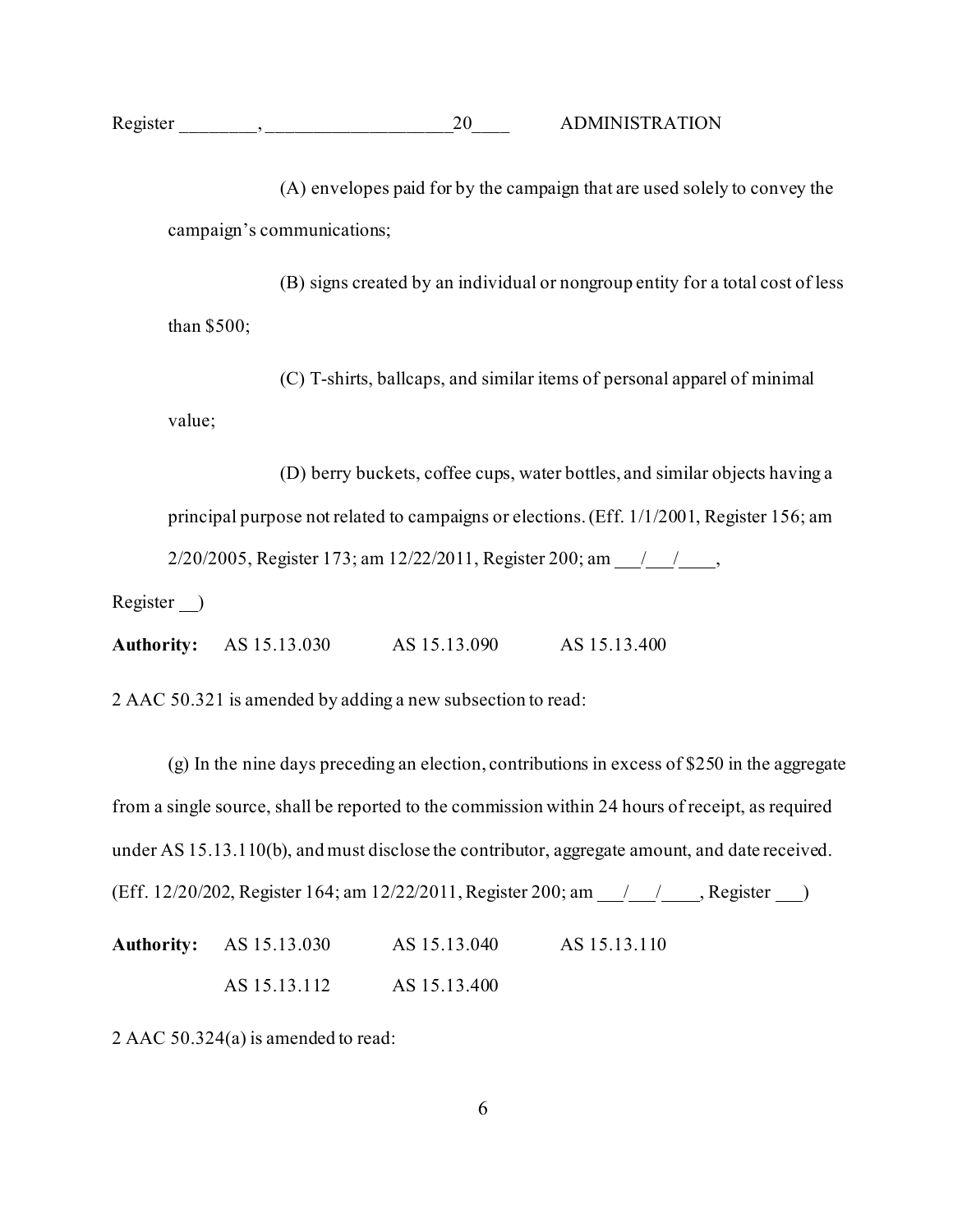| Register |  | ADMINISTRATION |  |
|----------|--|----------------|--|
|          |  |                |  |

(a) This section applies to a candidate, a group, and a nongroup entity except

(1) a political party; and

(2) the candidates for governor and lieutenant governor **running jointly under AS 15.25.030(a)(16) and (17) and appearing on the ballot as a single paired unit.** [that a political party has nominated to run in the general election.] (Eff. 7/22/78, Register 67; am 5/14/80, Register 74; am 6/29/84, Register 90; am 8/22/97, Register 143; am 1/1/2001, Register 156; am 2/20/2005, Register 173; am 12/22/2011, Register 200; am / / , Register )

| <b>Authority:</b> AS 15.13.030 | AS 15.13.040 | AS 15.13.070 |
|--------------------------------|--------------|--------------|
| AS 15.13.090                   | AS 15.13.112 |              |

2 AAC 50.352(b) is amended to read:

(b) A person contributing a total of \$500 or more**, in the aggregate,** to a group described in (a) of this section shall file a statement of contributions in compliance with AS 15.13.040 (k), on a form prescribed by the commission. The statement of contributions must be filed no later than 30 days after the person's total contributions to the group **total** [exceed] \$500 **or more, in the aggregate**. A person making a contribution to a group described in (a) of this section shall make the contribution in the name of the true source of the money or thing of value as required under 2 AAC 50.25.

|                                | (Eff. 1/7/2001, Register 157; am 12/22/2011, Register 200; am 1/1/2001, Register 157; |              |  |
|--------------------------------|---------------------------------------------------------------------------------------|--------------|--|
| <b>Authority:</b> AS 15.13.010 | AS 15.13.030                                                                          | AS 15.13.040 |  |
| AS 15.13.050                   | AS 15.13.065                                                                          | AS 15.13.074 |  |

2 AAC 50.368(a) is amended to read: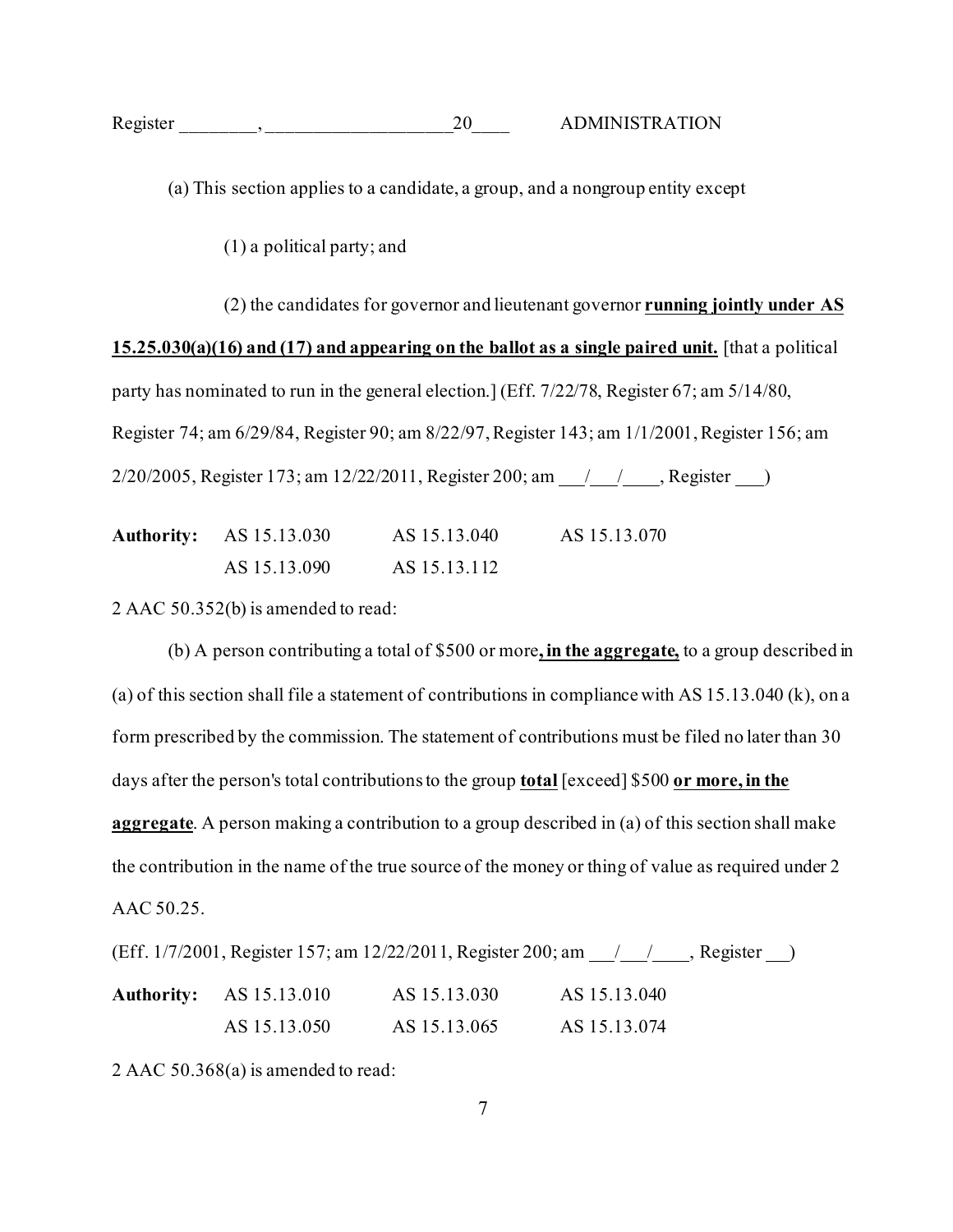Register  $\qquad \qquad , \qquad \qquad$  20 ADMINISTRATION

(a) After **filing a declaration of candidacy under AS 15.25.030,** [the primary, nominated] candidates for governor and lieutenant governor [from the same political party] may contribute an unlimited amount to each other's campaigns notwithstanding [AS 15.13.070 and] 15.13.112(b)(7). 2 AAC 50.368(b) is amended to read:

(b) If the [NOMINATED] candidates for governor and lieutenant governor join assets after **filing a declaration of candidacy under AS 15.25.030**,[THE PRIMARY] they must register a new campaign and file campaign disclosure reports for the joined account. A campaign account created before **filing a declaration of candidacy under AS 15.25.030,**[THE PRIMARY] or a campaign depository designated under 2 AAC 50.298 before **filing a declaration of candidacy under AS 15.25.030,** [THE PRIMARY] may be used [after the primary].

2 AAC 50.368(c) is amended to read:

(c) **Candidates** [NOMINATED] for governor and lieutenant governor remain subject to the contribution limitations set out in AS 15.13.070 , except as provided in (a) of this section. [An individual or nongroup entity may contribute up to \$1,000 to a joined campaign per year minus any previous contributions made that year to either of the nominated candidates. A group may contribute up to \$2,000 to a joined campaign per year minus any previous contributions made that year to either of the nominated candidates.]

Eff. 1/1/2001, Register 156; am 2/20/2005, Register 173; am 12/22/2011, Register 200; am /  $/$ , Register  $)$ 

**Authority:** Art. III, sec. 8, Ak Const. AS 15.13.010 AS 15.13.030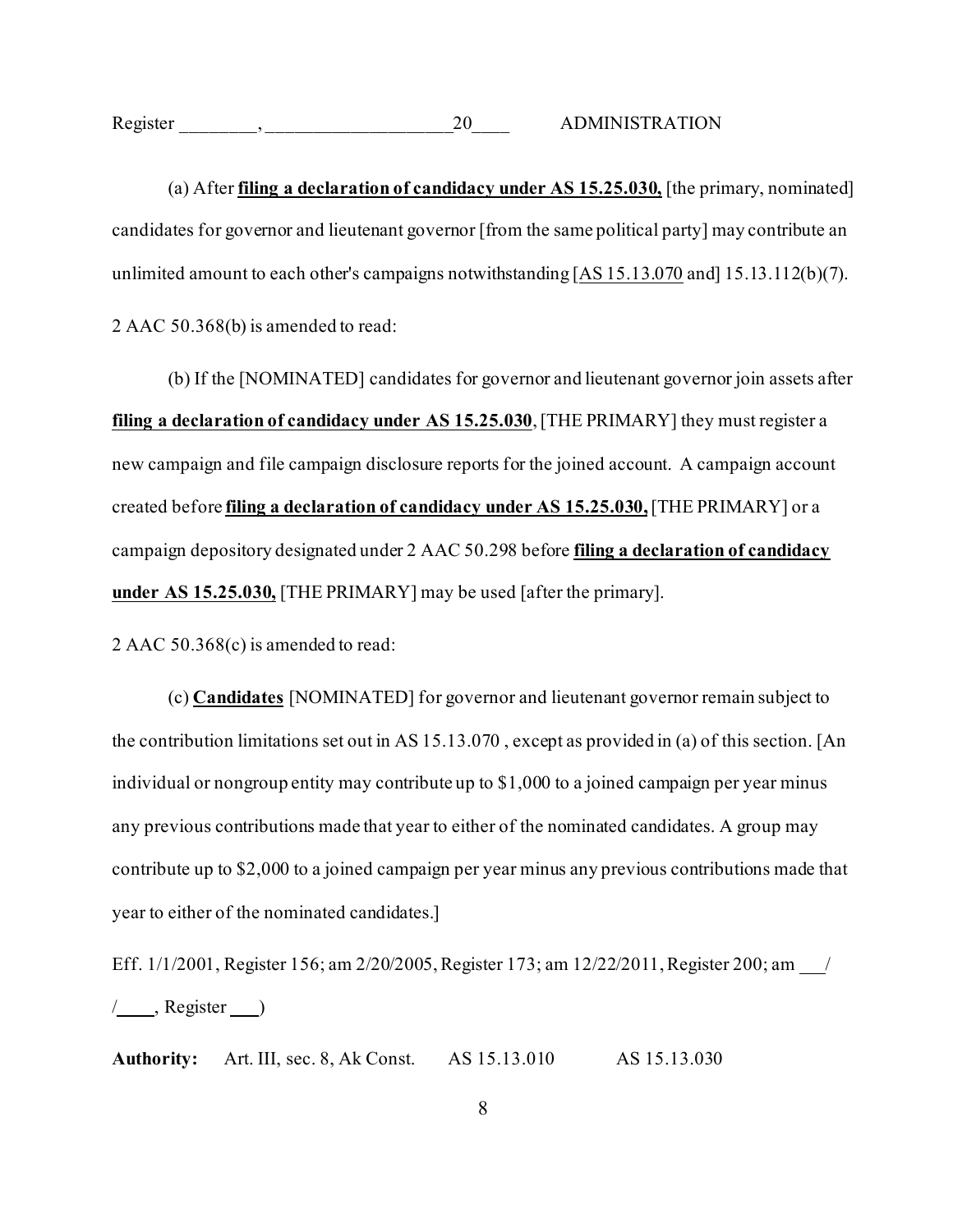| Register |              |              | <b>ADMINISTRATION</b> |
|----------|--------------|--------------|-----------------------|
|          | AS 15.13.040 | AS 15.13.070 | AS 15.13.110          |
|          | AS 15.13.112 |              |                       |

2 AAC 50.405. is amended by adding a new subsection to read:

(10) "Year" when used in AS 15.13.070, AS 15.13.400(5), and AS 15.13.400(19) means calendar year. (Eff. 7/22/78, Register 67; am 6/29/84, Register 90; am 1/4/86, Register 97; am 8/22/97, Register 143; am 1/1/2001, Register 156; am 12/22/2011, Register 200; am 1/1/2001, Register )

| <b>Authority:</b> AS 15.13.030 | AS 15.13.072 | AS 15.13.074 |
|--------------------------------|--------------|--------------|
| AS 15.13.100                   | AS 15.13.116 | AS 15.13.400 |

2 AAC 50.811(d) is amended to read:

(d) The time allowed for an act required or permitted under this chapter is computed by excluding the day on which the designated period begins**[,]** and including the day on which the performance is due. **Except for disclosures which must be submitted within 24 hours under AS 15.13.110 and AS 15.13.040. [I]if the day on which the performance is due is a Saturday, Sunday, or state holiday, the due date is the next business day.** When a notice or other document requiring or permitting action under this chapter is served on a respondent or other person by mail, three days are added to the time allowed for the act. (Eff. 12/11/2011, Register 200; am /// , Register )

| <b>Authority:</b> AS 15.13.030 | AS 15.13.040 | AS 15.13.045 |
|--------------------------------|--------------|--------------|
| AS 24.45.021                   | AS 24.45.041 | AS 24.60.210 |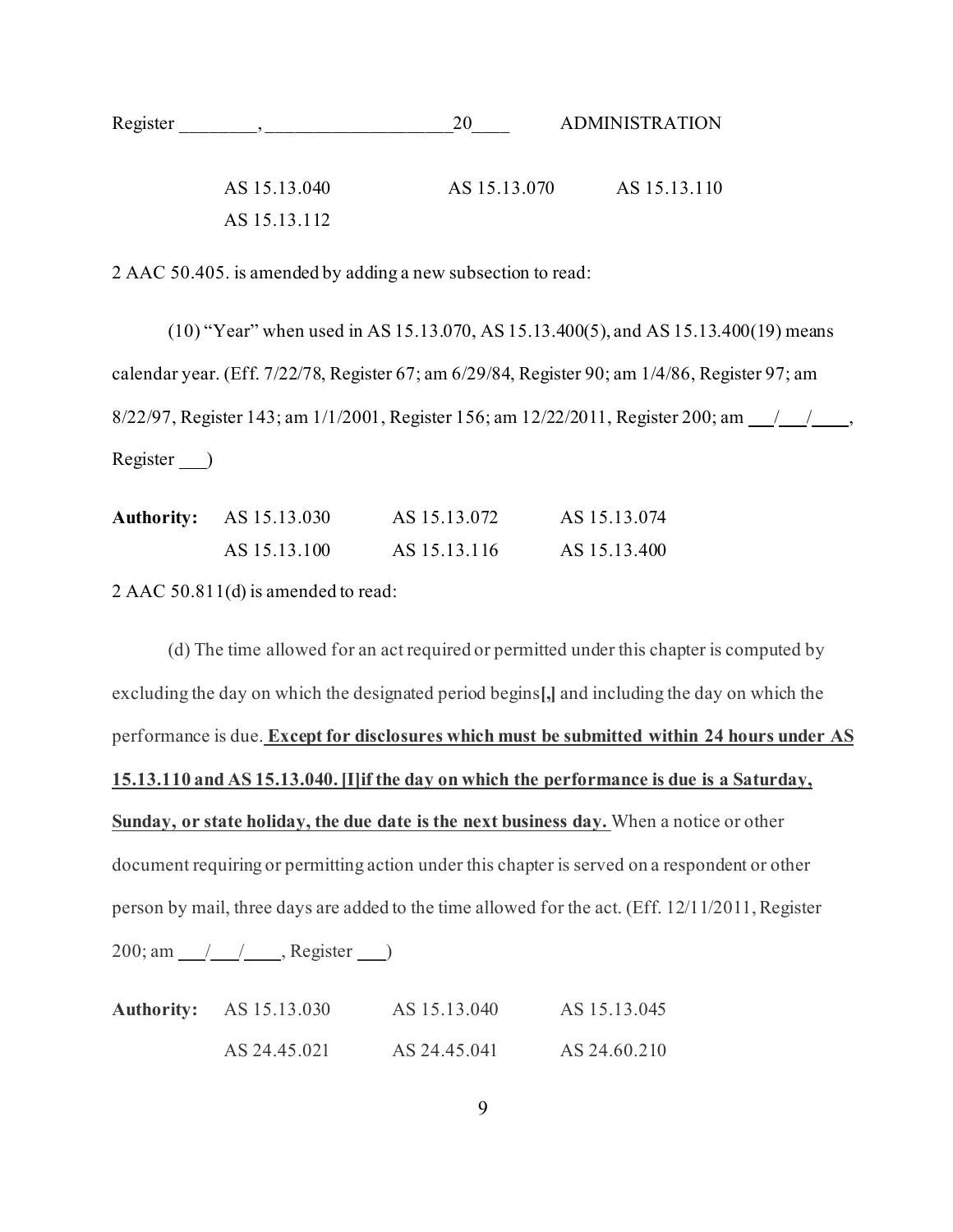| Register |  | A DMINISTRATION |
|----------|--|-----------------|
|          |  |                 |

AS 24.60.220 AS 39.50.050

2 AAC 50.855(b)(2)(A)(iv) is amended to read:

(iv) **except for disclosures which must be submitted within 24 hours under AS 15.13.110 and AS 15.13.040,** for a statement of contributions, the reporting error was the person's first error, and the contribution was reported by the recipient of the contribution within 30 days after the due date for the statement of contributions;

(Eff. 12/22/2011, Register 200; am 1/16/2015, Register 213; am 12/21/2016, Register 220; am

 $\left\langle \underline{\hspace{1cm}}\right\rangle$  , Register  $\underline{\hspace{1cm}}$ 

| <b>Authority:</b> AS 15.13.030 | AS 15.13.390 | AS 24.45.021 |
|--------------------------------|--------------|--------------|
| AS 24.45.141                   | AS 24.60.260 | AS 39.50.050 |
| AS 39.50.060                   | AS 39.50.070 | AS 39.50.080 |
| AS 39.5.135                    |              |              |

2 AAC  $50.865(b)(4)$  is amended to read:

## **(4) except for disclosures which must be submitted within 24 hours under AS**

**15.13.110 and AS 15.13.040,** a late or incomplete report did not cause significant harm to the public, and aggravating factors under (d) of this section do not exist; for purposes of this paragraph, a late or incomplete report did not cause significant harm to the public if

**…**